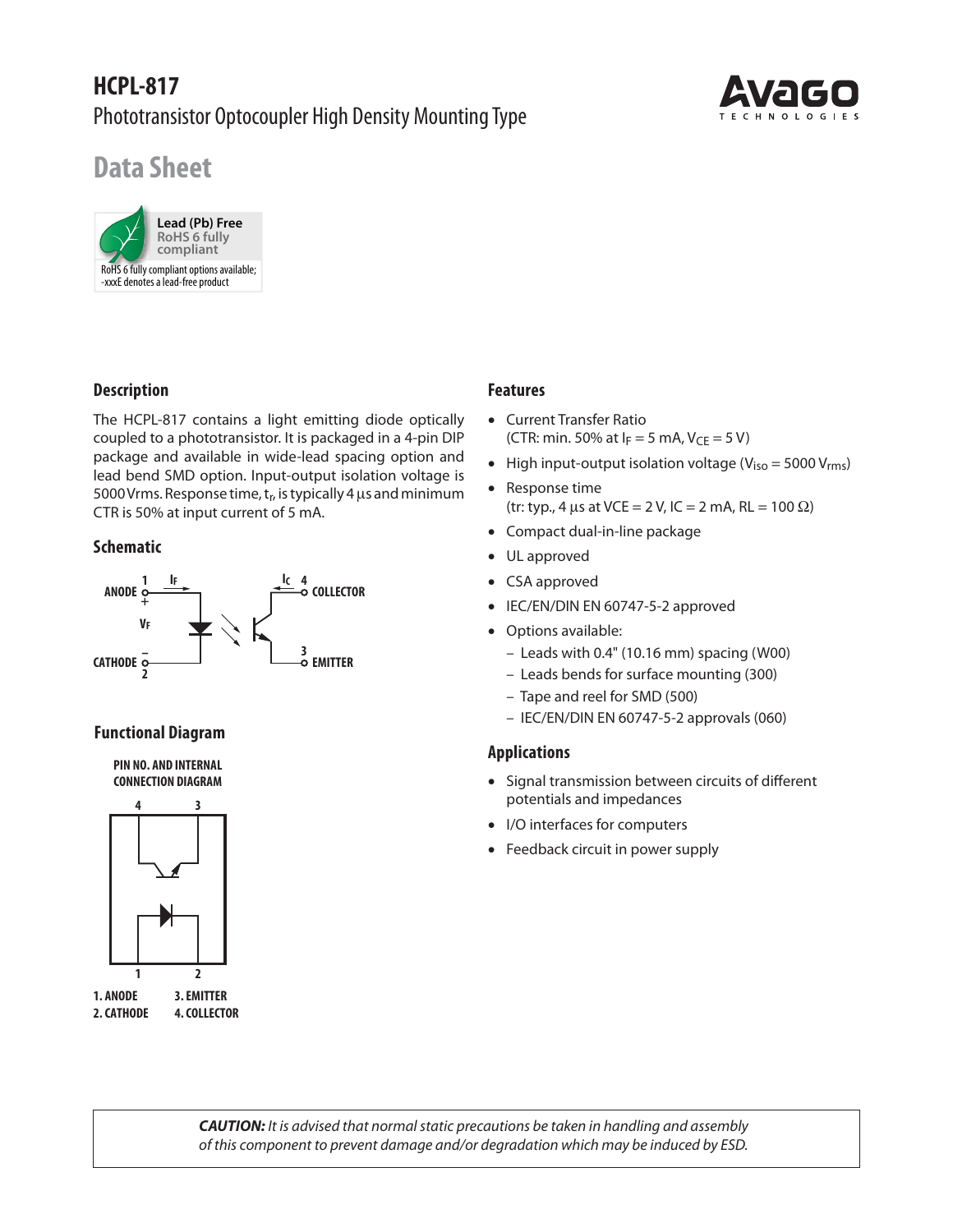## **Ordering Information**

HCPL-817-xxxx is UL Recognized with 5000 Vrms for 1 minute per UL1577 and is approved under CSA Component Acceptance Notice #5, File CA 88324.

|                | <b>RoHS Compliant Option</b>                                           |                                                  |                                                  |                                                   |                                                             |                                                    |                 |                         |              |                       |                                               |                       |
|----------------|------------------------------------------------------------------------|--------------------------------------------------|--------------------------------------------------|---------------------------------------------------|-------------------------------------------------------------|----------------------------------------------------|-----------------|-------------------------|--------------|-----------------------|-----------------------------------------------|-----------------------|
| Part<br>number | <b>Rank</b><br>$^{\prime}$ 0 $^{\prime}$<br>50%<br>$<$ CTR $<$<br>600% | <b>Rank</b><br>'А'<br>80%<br>$<$ CTR $<$<br>160% | <b>Rank</b><br>B'<br>130%<br>$<$ CTR $<$<br>260% | <b>Rank</b><br>'C'<br>200%<br>$<$ CTR $<$<br>400% | <b>Rank</b><br>$\mathbf{D}'$<br>300%<br>$<$ CTR $<$<br>600% | Rank<br>$\mathbf{r}$<br>50%<br>$<$ CTR $<$<br>100% | Package         | <b>Surface</b><br>Mount | Gull<br>Wing | <b>Tape</b><br>& Reel | IEC/EN/<br><b>DIN EN</b><br>60747-<br>$5 - 2$ | <b>Quantity</b>       |
| HCPL-<br>817   | $-000E$                                                                | $-00AE$                                          | $-00BE$                                          | $-00CE$                                           | $-00DE$                                                     | $-00LE$                                            | 300mil<br>DIP-4 |                         |              |                       |                                               | 100 pcs<br>per tube   |
|                | $-300E$                                                                | $-30AE$                                          | $-30BE$                                          | $-30CE$                                           | $-30DE$                                                     | $-30LE$                                            |                 | X                       | X            |                       |                                               | $100$ pcs<br>per tube |
|                | $-500E$                                                                | $-50AE$                                          | $-50BE$                                          | $-50CE$                                           | $-50DE$                                                     | $-50LE$                                            |                 | $\mathsf{X}$            | X            | X                     |                                               | 1000 pcs<br>per reel  |
|                | $-060E$                                                                | $-06AE$                                          | $-06BE$                                          | $-06CE$                                           | $-06DE$                                                     | $-06LE$                                            |                 |                         |              |                       | X                                             | $100$ pcs<br>per tube |
|                | $-360E$                                                                | $-36AE$                                          | $-36BE$                                          | $-36CE$                                           | $-36DE$                                                     | $-36LE$                                            |                 | X                       | $\mathsf X$  |                       | X                                             | 100 pcs<br>per tube   |
|                | $-560E$                                                                | $-56AE$                                          | $-56BE$                                          | $-56CE$                                           | $-56DE$                                                     | $-56LE$                                            |                 | X                       | Χ            | X                     | X                                             | 1000 pcs<br>per reel  |
|                | -WOOE                                                                  | -WOAE                                            | -WOBE                                            | -WOCE                                             | -WODE                                                       | -WOLE                                              | 400mil<br>DIP-4 |                         |              |                       |                                               | 100 pcs<br>per tube   |
|                | $-W60E$                                                                | -W6AE                                            | -W6BE                                            | -W6CE                                             | -W6DE                                                       | -W6LE                                              |                 |                         |              |                       | X                                             | 100 pcs<br>per tube   |

To order, choose a part number from the part number column and combine with the desired option from the option column to form an order entry.

#### **Example 1:**

 HCPL-817-360E to order product of 300mil DIP-4 DC Gull Wing Surface Mount package in Tube packaging with 50%<CTR<600%, IEC/EN/DIN EN 60767-5-2 Safety Approval and RoHS compliant.

#### **Example 2:**

 HCPL-817-50BE to order product of 300mil DIP-4 DC Gull Wing Surface Mount package in Tape and Reel packaging with 130%<CTR<260% and RoHS compliant.

Option datasheets are available. Contact your Avago sales representative or authorized distributor for information.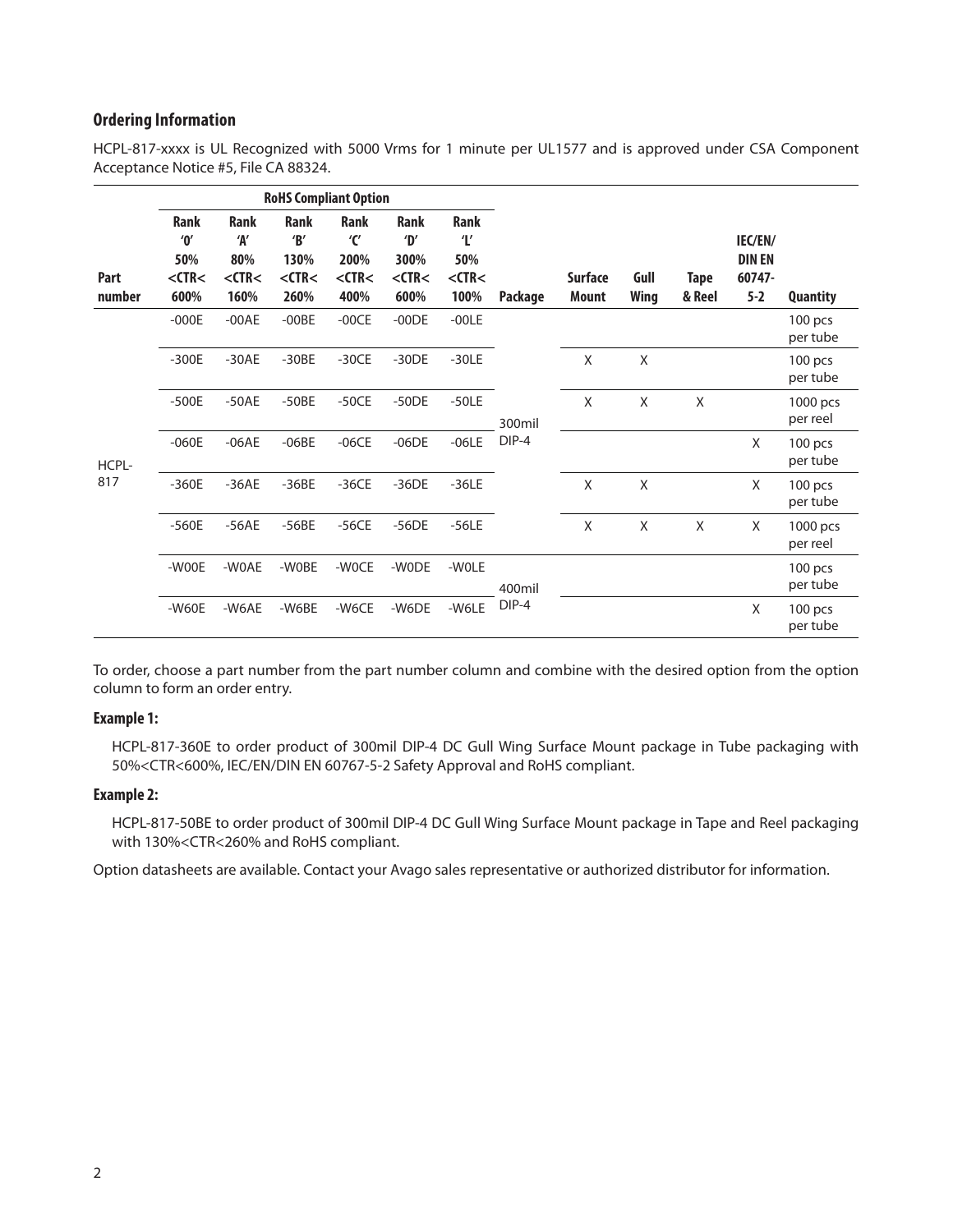## **Package Outline Drawings**

**HCPL-817-000E**





Dimensions in Millimeters and (Inches)

#### **HCPL-817-060E**







Dimensions in Millimeters and (Inches)

**HCPL-817-W00E**



Dimensions in Millimeters and (Inches)

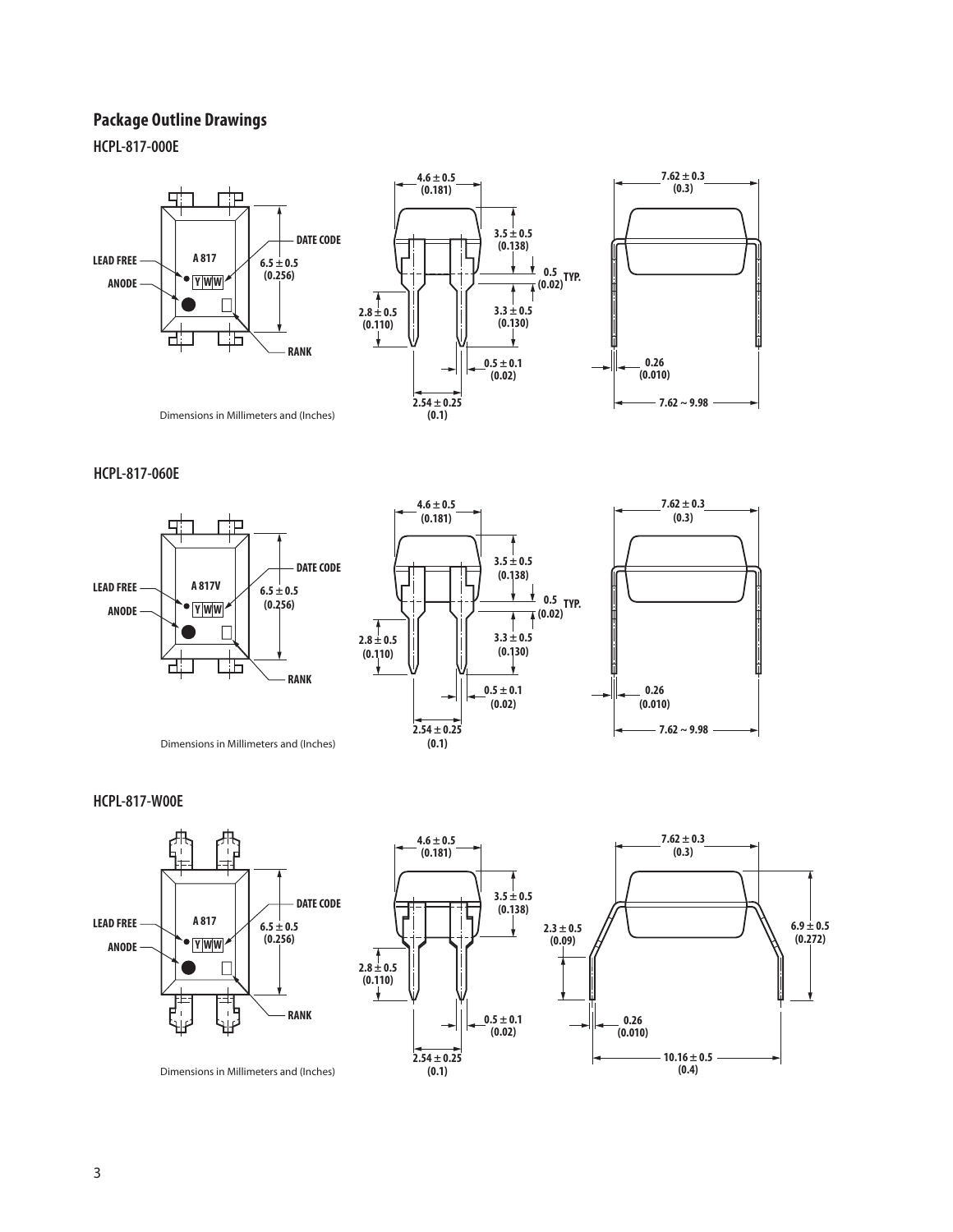#### **HCPL-817-300E**



Dimensions in Millimeters and (Inches)

## **Solder Reflow Temperature Profile**



- 1. One-time soldering reflow is recommended within the condition of temperature and time profile shown.
- 2. When using another soldering method such as infrared ray lamp, the temperature may rise partially in the mold of thedevice. Keep the temperature on the package of the device within the condition of (1) above.

Note: Non-halide flux should be used.

#### **Absolute Maximum Ratings (T<sub>A</sub> = 25°C)**

| Storage Temperature, $T_5$                                             | $-55^{\circ}$ C to $+125^{\circ}$ C |  |  |  |
|------------------------------------------------------------------------|-------------------------------------|--|--|--|
| Operating Temperature, TA                                              | $-30^{\circ}$ C to $+100^{\circ}$ C |  |  |  |
| Lead Solder Temperature, max.<br>(1.6 mm below seating plane)          | 260°C for 10 s                      |  |  |  |
| Average Forward Current, I <sub>F</sub>                                | 50 mA                               |  |  |  |
| Reverse Input Voltage, V <sub>R</sub>                                  | 6 V                                 |  |  |  |
| Input Power Dissipation, P <sub>I</sub>                                | 70 mW                               |  |  |  |
| Collector Current, Ic                                                  | 50 mA                               |  |  |  |
| Collector-Emitter Voltage, V <sub>CFO</sub>                            | 70 V                                |  |  |  |
| Emitter-Collector Voltage, V <sub>ECO</sub>                            | 6 V                                 |  |  |  |
| <b>Collector Power Dissipation</b>                                     | 150 mW                              |  |  |  |
| <b>Total Power Dissipation</b>                                         | 200 mW                              |  |  |  |
| Isolation Voltage, $V_{\text{iso}}$ (AC for 1 minute, R.H. = 40 ~ 60%) | 5000 Vrms                           |  |  |  |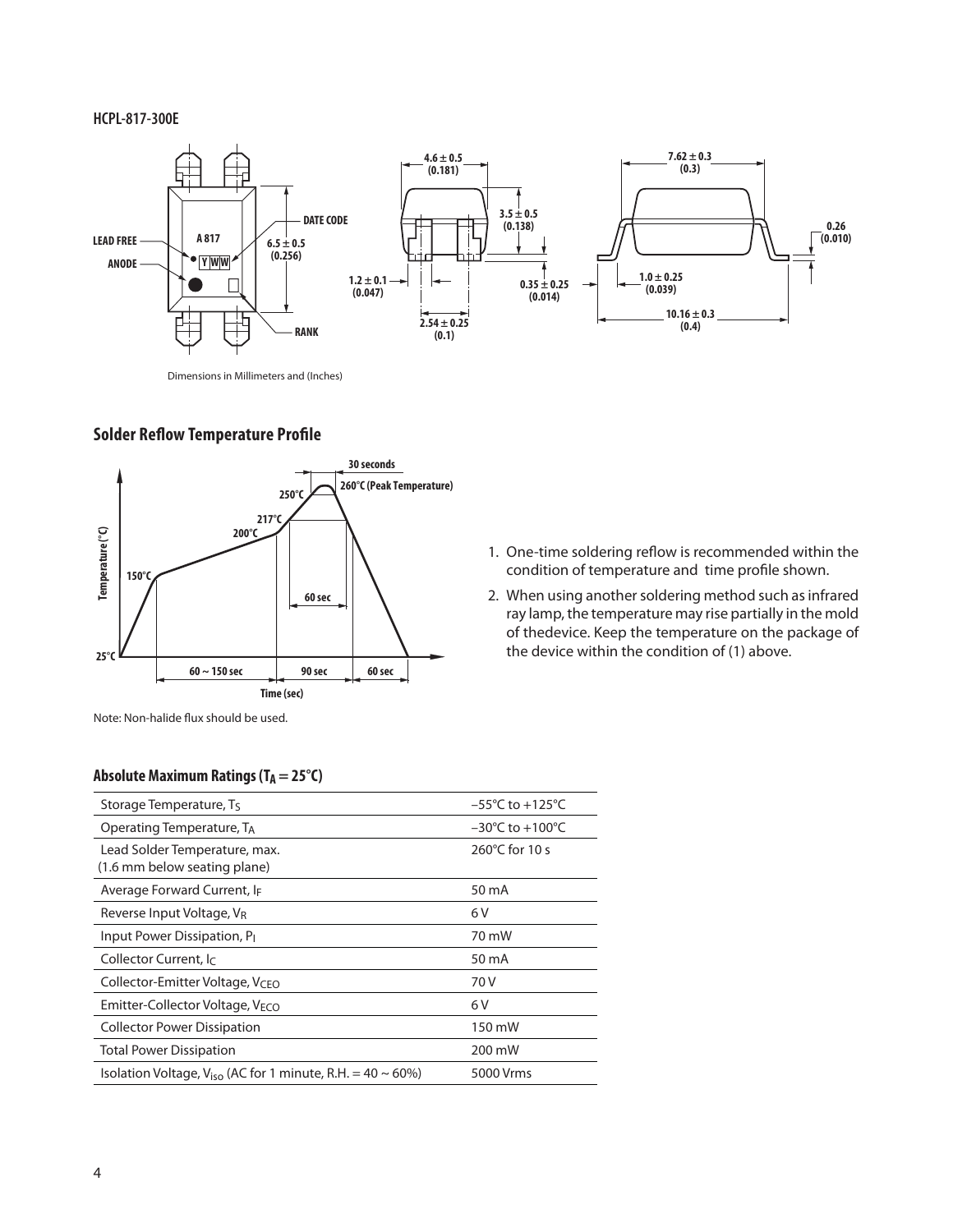## **Electrical Specifications (TA = 25°C)**

| <b>Parameter</b>                            | <b>Symbol</b>           | Min.                     | Typ.                     | Max. | <b>Units</b> | <b>Test Conditions</b>                                   |  |
|---------------------------------------------|-------------------------|--------------------------|--------------------------|------|--------------|----------------------------------------------------------|--|
| <b>Forward Voltage</b>                      | $V_F$                   | -                        | 1.2                      | 1.4  | $\vee$       | $I_F = 20$ mA                                            |  |
| <b>Reverse Current</b>                      | l <sub>R</sub>          | -                        | -                        | 10   | μA           | $V_R = 4 V$                                              |  |
| <b>Terminal Capacitance</b>                 | $C_{t}$                 | $\overline{\phantom{0}}$ | 30                       | 250  | pF           | $V = 0, f = 1$ KHz                                       |  |
| <b>Collector Dark Current</b>               | <b>I</b> CEO            | -                        | $\overline{\phantom{m}}$ | 100  | nA           | $V_{CF}$ = 20 V                                          |  |
| Collector-Emitter Breakdown Voltage         | BV <sub>CEO</sub>       | 70                       |                          |      | V            | $I_C = 0.1$ mA                                           |  |
| Emitter-Collector Breakdown Voltage         | <b>BV<sub>ECO</sub></b> | 6                        | -                        |      | V            | $I_F = 10 \mu A$                                         |  |
| <b>Collector Current</b>                    | Ιc                      | 2.5                      | $\overline{\phantom{m}}$ | 30   | mA           | $I_F = 5$ mA, $V_{CF} = 5$ V,<br>$R_{BF} = \infty$       |  |
| *Current Transfer Ratio                     | <b>CTR</b>              | 50                       | $\overline{\phantom{0}}$ | 600  | $\%$         |                                                          |  |
| <b>Collector-Emitter Saturation Voltage</b> | VCE(sat)                |                          | 0.1                      | 0.2  | V            | $I_F = 20$ mA, $I_C = 1$ mA                              |  |
| Response Time (Rise)                        | $t_{r}$                 |                          | 4                        | 18   | μs           | $V_{CF} = 2 V, I_C = 2 mA$<br>$R_1 = 100 \Omega$         |  |
| Response Time (Fall)                        | tf                      |                          | 3                        | 18   | μs           |                                                          |  |
| <b>Cut-off Frequency</b>                    | $f_c$                   |                          | 80                       |      | <b>KHz</b>   | $V_{CC} = 5 V, I_C = 2 mA$<br>$R_L = 100 \Omega$ , -3 dB |  |
| <b>Isolation Resistance</b>                 | $R_{iso}$               | $5 \times 10^{10}$       | $1 \times 10^{11}$       |      | $\Omega$     | <b>DC 500 V</b><br>$40 \sim 60\%$ R.H.                   |  |
| <b>Floating Capacitance</b>                 | $C_{\mathsf{f}}$        |                          | 0.6                      | 1.0  | рF           | $V = 0, f = 1$ MHz                                       |  |

\* CTR =  $\frac{I_C}{I}$  x 100%







**Figure 3. Collector-emitter saturation voltage vs. forward current.**

Figure 1. Forward current vs. temperature. **Figure 2. Collector power dissipation vs. temperature.**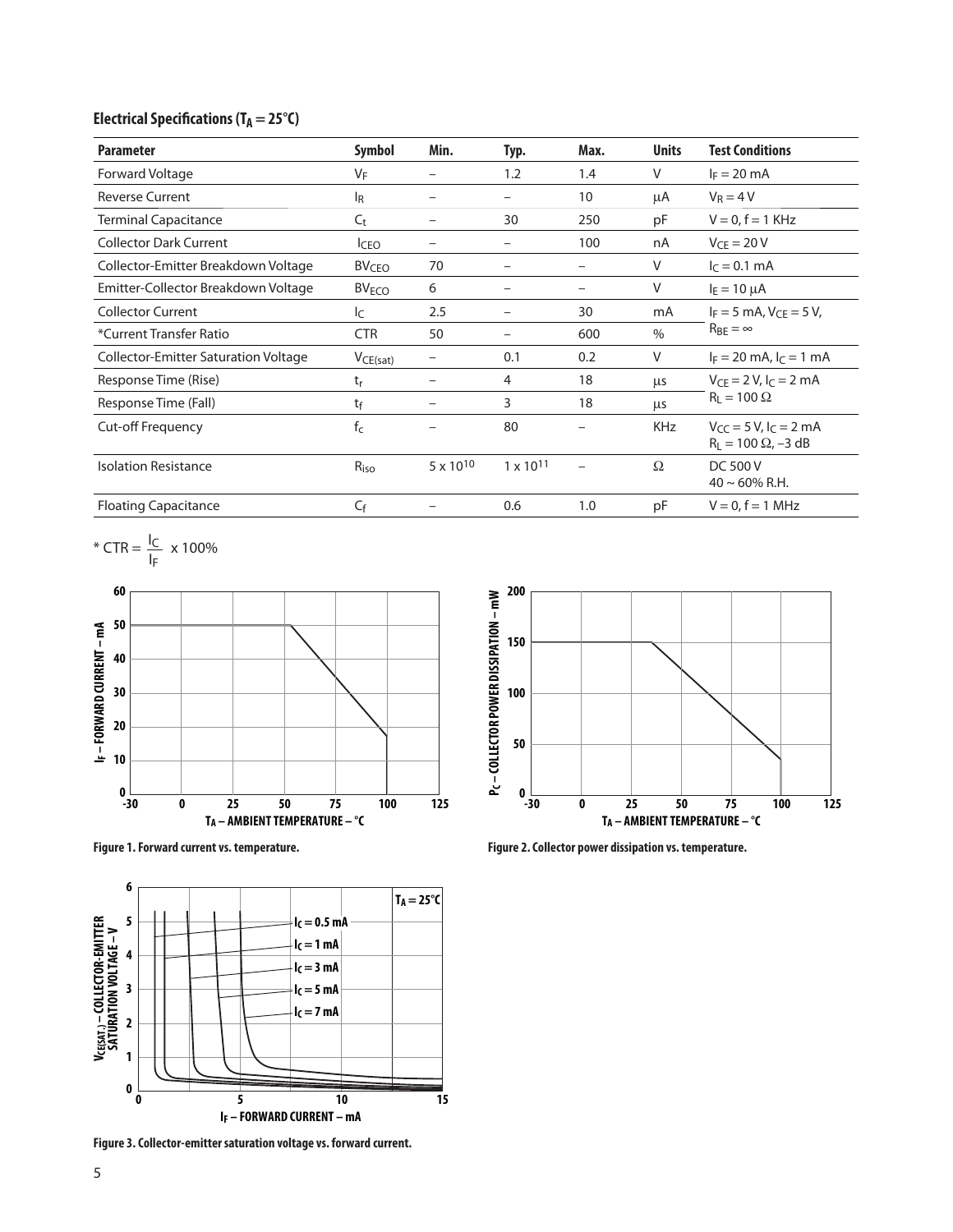



**Figure 4. Forward current vs. forward voltage. Figure 5. Current transfer ratio vs. forward current.**



**Figure 6. Collector current vs. collector-emitter voltage. Figure 7. Relative current transfer ratio vs. temperature.**



**Figure 8. Collector-emitter saturation voltage vs. temperature. Figure 9. Collector dark current vs. temperature.**